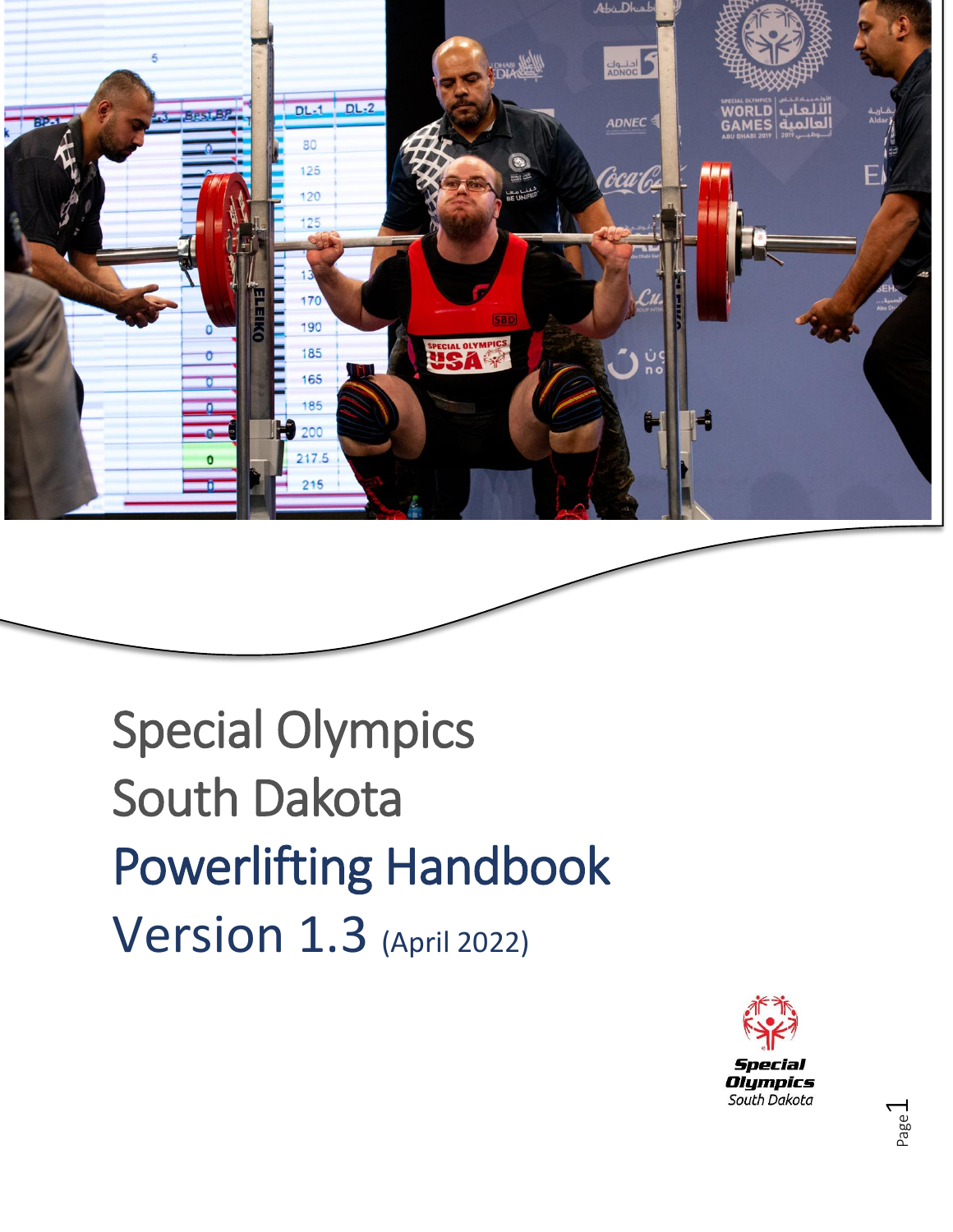# **TABLE OF CONTENTS**

| <b>Divisions</b>                       |  |
|----------------------------------------|--|
| <b>Weight Class Divisions</b>          |  |
| Weigh-In                               |  |
| Rounds System                          |  |
|                                        |  |
| <b>General Rules and Modifications</b> |  |
|                                        |  |
| <b>Bench Press</b>                     |  |
| <b>Deadlift</b>                        |  |
| Squat                                  |  |
| Combination                            |  |
| Unified Powerlifting                   |  |
|                                        |  |
|                                        |  |
|                                        |  |

Practice ideas, skill assessment and development, and rules can be found in the SOI Quick Start Guides and SOI rules for each sport at [www.specialolympics.org/sports.aspx](http://www.specialolympics.org/sports.aspx)

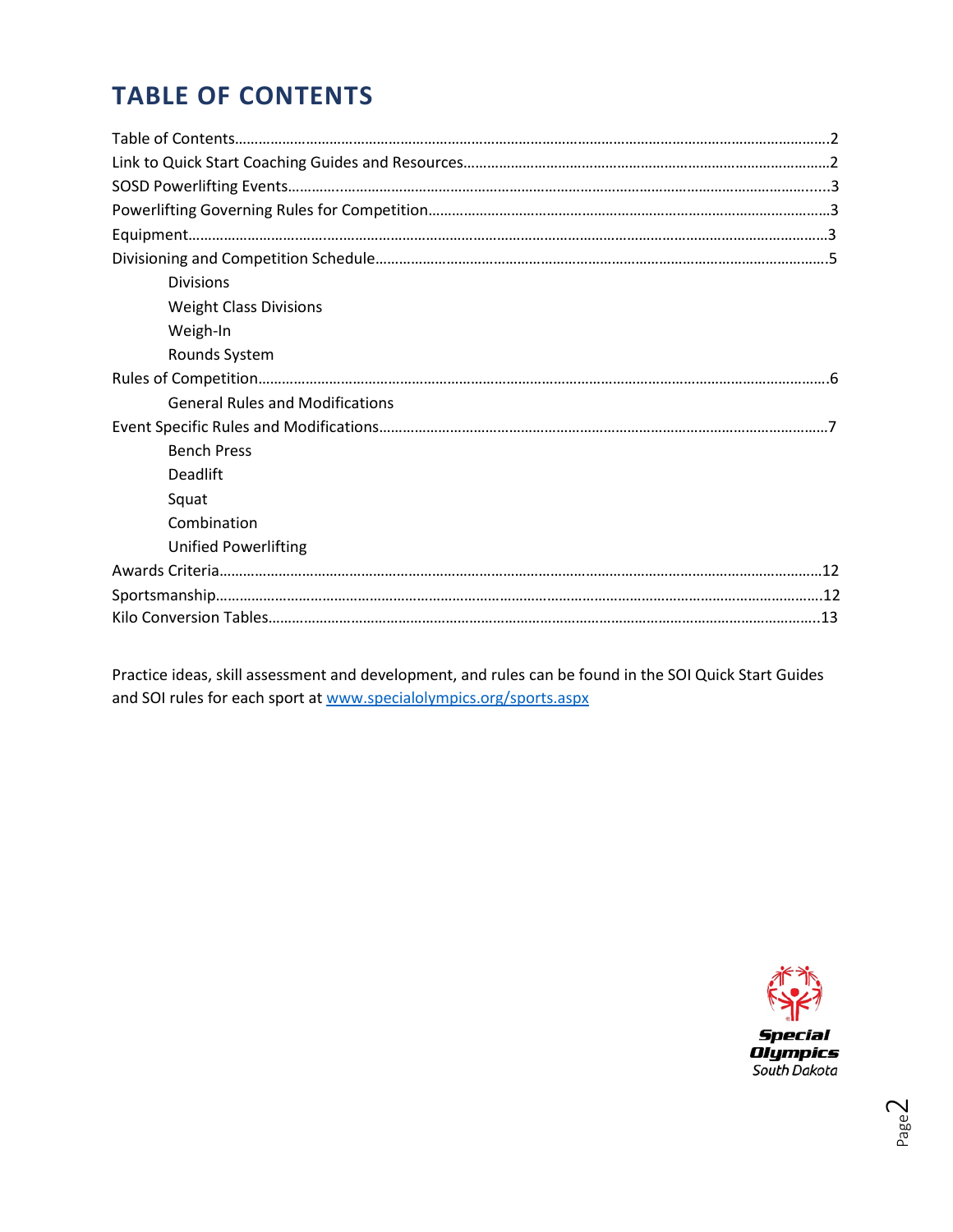# **SPECIAL OLYMPICS SOUTH DAKOTA POWERLIFTING HANDBOOK**

# **SOSD OFFICIAL EVENTS**

Bench Press Deadlift Squat Double Combination (Bench Press, Deadlift) Triple Combination (Squat, Bench Press, Deadlift) Unified Powerlifting

# **POWERLIFTING GOVERNING RULES FOR COMPETITION**

The Official Special Olympics Sports Rules for Powerlifting shall govern all Special Olympics competitions. As an international sports program, Special Olympics has created these rules based upon the International Powerlifting (IPF) rules for Powerlifting found at [www.powerlifting-ipf.com.](http://www.powerlifting-ipf.com/)

IPF or National Governing Body (NGB) rules shall be employed except when they are in conflict with the Official Special Olympics Sports Rules for Powerlifting or Article 1. In such cases, the Official Special Olympics Sports Rules shall apply.

Refer to Article 1, [http://media.specialolympics.org/resources/sports-essentials/general/Sports-Rules-](http://media.specialolympics.org/resources/sports-essentials/general/Sports-Rules-Article-1.pdf)[Article-1.pdf,](http://media.specialolympics.org/resources/sports-essentials/general/Sports-Rules-Article-1.pdf) for more information pertaining to Codes of Conduct, Training Standards, Medical and Safety Requirements, Divisioning, Awards, Criteria for Advancement to Higher Levels of Competition, and Unified Sports.

# **EQUIPMENT**

# **Bar and Specifications**

- Distance between collars: 1.31 meters (4 ft 3  $\frac{1}{2}$  in) at a maximum
- Total length outside the sleeves: 2.20 meters (7 ft 2 ¾ in) at a maximum
- Diameter of the bar: 28 mm (1 7/8 in) minimum; 29 mm (1 13/16 in) maximum
- Diameter of the largest disc: 45 cm (1 ft 5 % in)
- Weight of largest disc: 25 kg (55 lbs)
- Weight of the bar: 20 kg (44 lbs). Bar with collars: 25 kg (55 lbs).
- The discs must be in the following range: 25 kg (55 lbs), 20 kg (44 lbs), 15 kg (33 lbs), 10 kg (22lbs), 5 kg (11 lbs), 2.5 kg (5.5 lbs), 1.25 kg (2.5 lbs).
- All discs must be clearly marked with their weight and must weigh within 0.25% of their face value.
- Collars shall always be used when discs are loaded on the bar.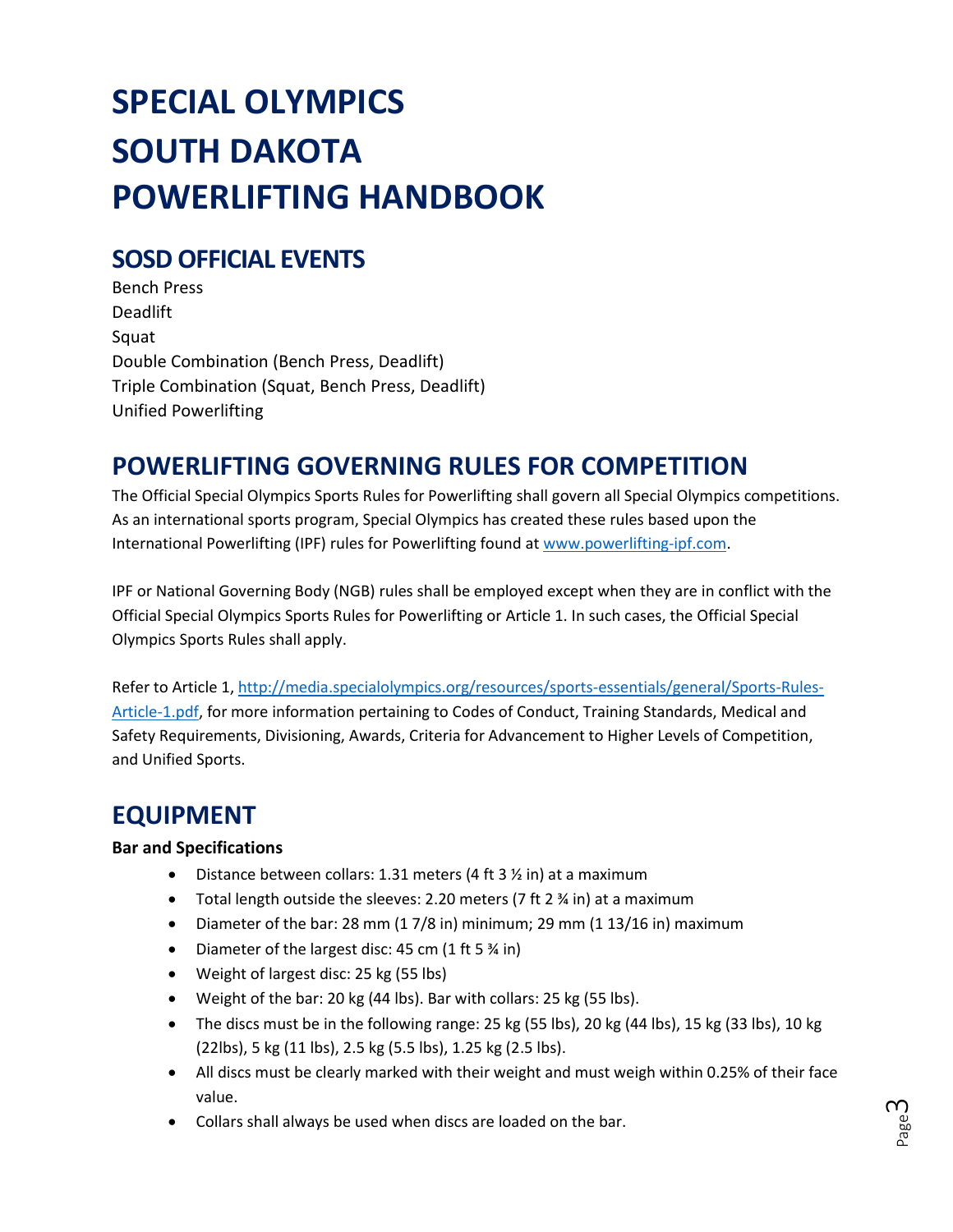### **Bench Specifications**

- Standard Flat Level Bench
	- $\geq$  Length: no less than 1.22 meters
	- $\triangleright$  Width: 29-32 cm
	- $\blacktriangleright$  Height: 42-45 cm
- Disabled Flat Level Bench
	- $\blacktriangleright$  Length: 2.1 meters overall
	- $\blacktriangleright$  Head end width: 30.5 cm
	- $\blacktriangleright$  Height: 45-50 cm
	- $\triangleright$  Main body width: 61 cm

#### **Footwear**

- Long socks (up to the knee) must be worn for the deadlift.
- Sports type shoes e.g. trainers, powerlifting or weightlifting boots ONLY must be worn.
- No hiking or work boots allowed.
- The height of the heels shall not exceed 5 cm.

#### **Belts**

- A belt made of leather, vinyl, nylon or other similar non-stretch or non-metal (other than buckle and stud attachments material) may be worn on the outside of the suit.
- Dimensions: Width: 10 cm maximum. Thickness: 13 mm maximum.
- The belt may not encircle the body more than once.
- The belt shall not have additional padding.

#### **Wrist Wraps**

- Wrist wraps of a maximum width of 8 cm and a maximum length of 1 meter may be worn.
- A wrist wrap shall not extend beyond 10 cm above or 2 cm below the center of the wrist.
- In lieu of wrist wraps, wristbands not exceeding 10 cm in width may be worn.
- If wrist wraps are wrap-around style, with or without stitching, to form a sleeve, they may have Velcro patches not exceeding 30 cm in total length and 8 cm in width as well as a thumb loop. The total length of a wristband shall not exceed 50 cm. The thumb loop shall not be over the thumb during the competitive lift.

#### **Knee Wraps**

- Knee sleeves that do not exceed 30 cm in length or 7mm in thickness may be worn by the athlete.
- The referee shall reject knee wraps that have been put on the lifter using assistance of any method such as the use of plastic sliding, the use of lubricants and so on, OR with the assistance of any other person other than that which is typically required by the athlete for assistance with wrist wraps or with dressing on a daily basis (such as socks, shoes, etc).

#### **Supportive Wraps**

• Supportive equipment other than a belt or wrist wrap will not be worn in competition.

#### **Non-supportive Wraps**

• Wraps made of medical crepe or bandage and sweatbands do not require IPF approval.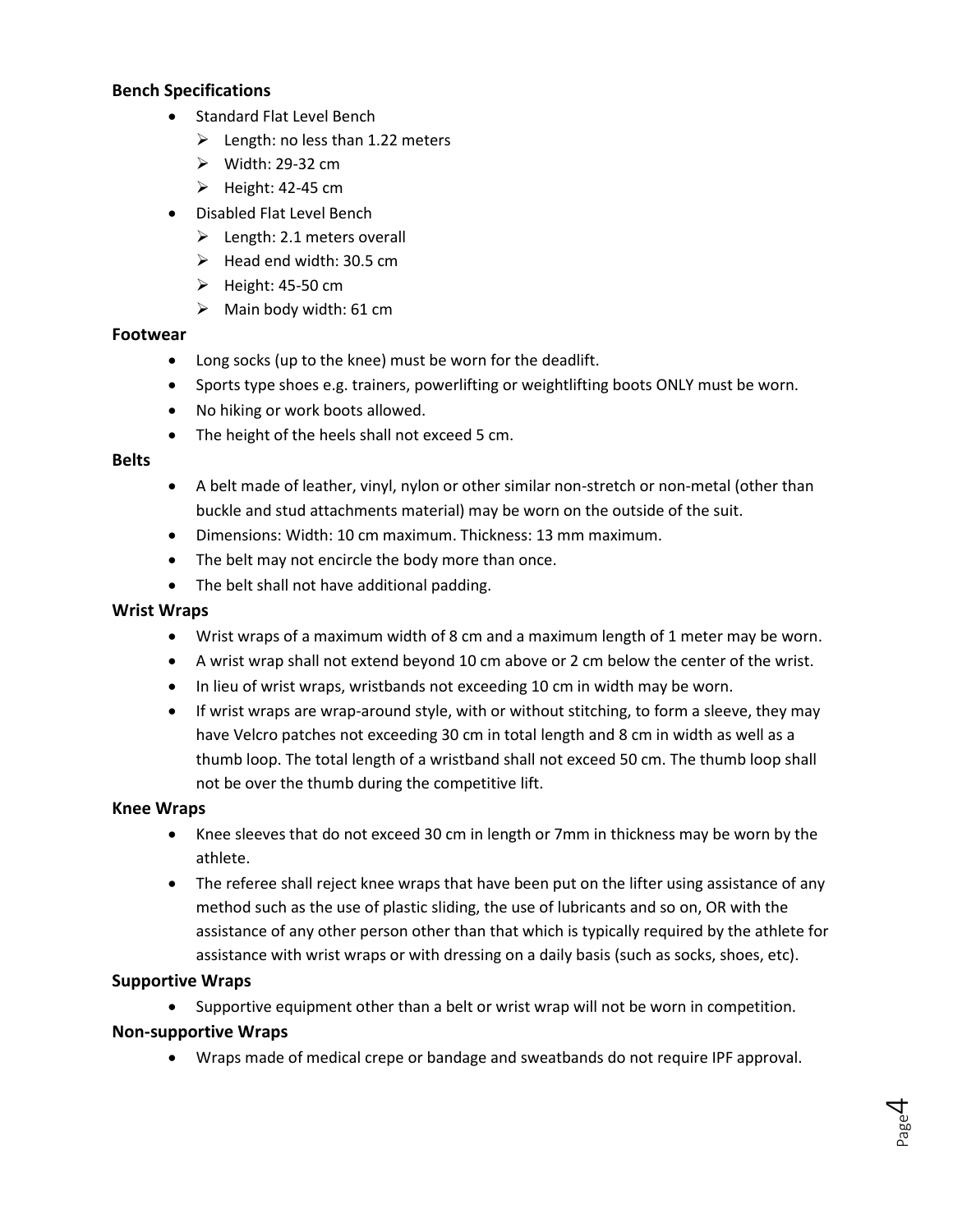### **Substances**

- Baby powder, pool-hall chalk, liquid chalk, resin, talc or magnesium carbonate are the only substances that may be added to the body or attire.
- The use of oil, grease, or other lubricants is forbidden.

### **Modifications**

• Lifting with a prosthesis is allowed and orthosis with shoes will be allowed.

# **DIVISIONING AND COMPETITION SCHEDULE**

### **Divisions**

- Athletes shall be placed in divisions according to gender, weight class, age, and ability
- SOSD will attempt to division athletes in no less than 4 lifters per division, whenever possible.
- SOSD Athletes must be a minimum of 14 years old to participate in powerlifting.
- Age divisions: Sub Junior- 14-18; Junior-19-23; Senior- 24-39; Master-40 and over

### **Weight Class Divisions**

- Weight classes are a divisioning tool which groups athletes according to body weight which is a primary determinant of ability.
- This chart outlines the weight classes for both males and females.

|           | Male          | Female    |               |  |
|-----------|---------------|-----------|---------------|--|
| Kilograms | Pounds        | Kilograms | Pounds        |  |
| 53 kg     | 111 lb        | 43 kg     | 95.75 lb      |  |
| 59 kg     | 130 lb        | 47 kg     | 103 lb        |  |
| 66 kg     | 145.5 lb      | 52 kg     | 114.50 lb     |  |
| 74 kg     | 163 lb        | 57 kg     | 125.50 lb     |  |
| 83 kg     | 183 lb        | 63 kg     | 139 lb        |  |
| 93 kg     | 205 lb        | 72 kg     | 158.5 lb      |  |
| 105 kg    | 231 lb        | 84 kg     | 185 lb        |  |
| 120 kg    | 264.5 lb      | 84+ kg    | $185.25 + lb$ |  |
| $120+kg$  | $264.75 + lb$ |           |               |  |

- Please be sure that your athlete is in the appropriate weight class. For example, if a male athlete weighs 135 lbs, he will be in the 145 lb weight class. If a female athlete weighs 115 lbs, she will be in the 125.50 lb weight class.
- The IPF Formula should be used when there are not enough athletes to have at least three athletes per weight class or to place the combined score of an athlete and unified partner for Unified Powerlifting.
- The IPF formula produces a coefficient based on bodyweight.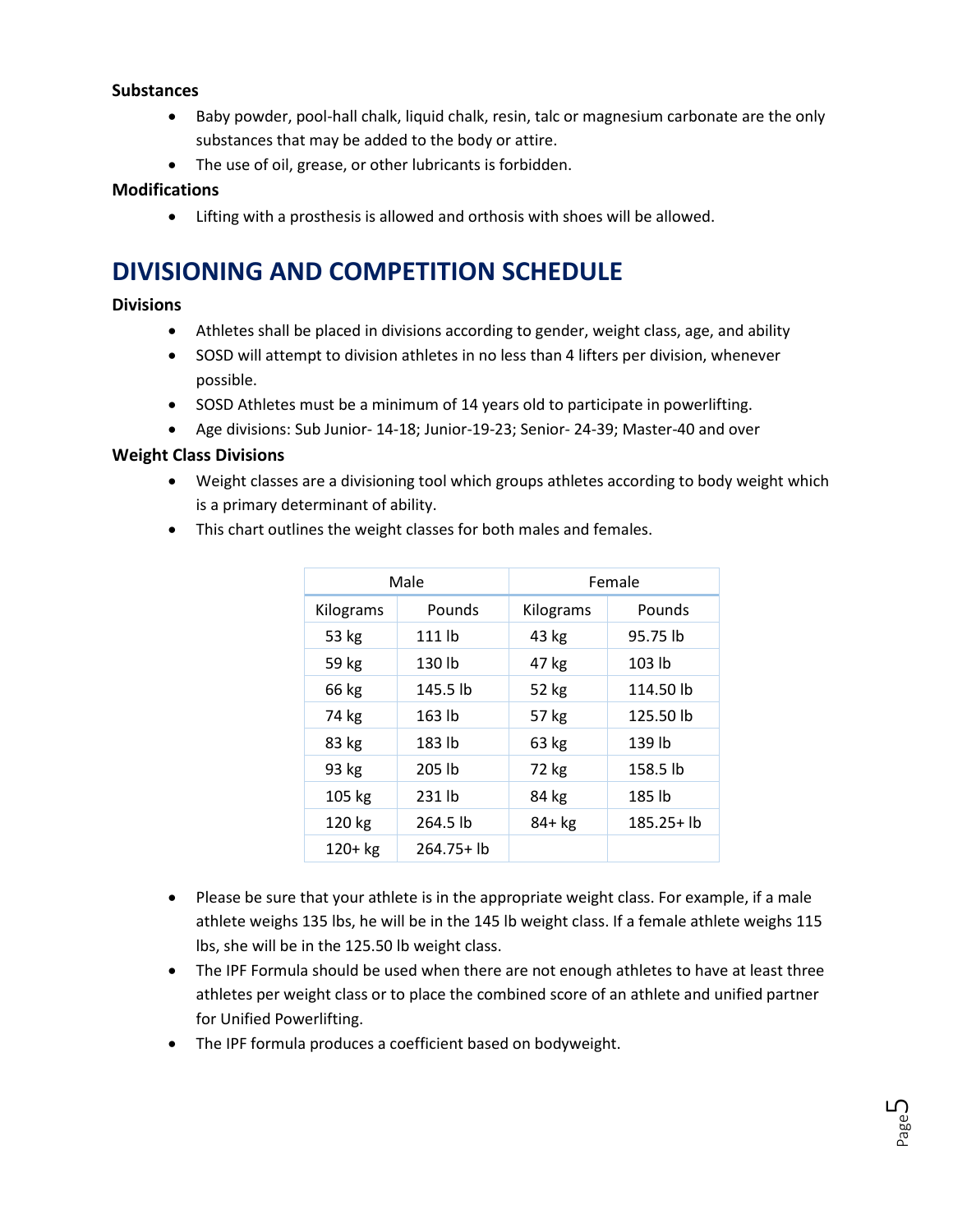### **Weigh-in**

- An athlete's weight category must be indicated on the registration forms.
- All athletes must weigh-in prior to the  $1<sup>st</sup>$  session of competition.  $2<sup>nd</sup>$  session lifters must weigh in at this time also.
- All lifters will get their rack heights for bench press and squat during the weigh-in.
- Divisions may need to be adjusted as needed if the weight class differs from the qualifying weight class.
- Weigh-in will be done in private and the lifters will be allowed in one at a time. The weigh-in room will be locked and the persons allowed in it are the referees, the lifter and his/her coach/trainer.
- Each competitor can only have his/her official weight registered once. Only those heavier or lighter than the category limit are allowed to return to the scales within the limits of the hour allowed from the beginning of the weigh-in.
- An athlete weighing in above the upper limit for a weight class will be moved to the next heavier weight class.
- An athlete weighing in below the minimum limit for any weight class may, at the discretion of the Referee, be permitted to lift in the next lightest weight class if that competition is available. If competition in a lighter weight class is not available, the athlete will be permitted to lift outside the official competition and receive a participant's ribbon.

### **Rounds System**

- Lifters will be divided into flights of no more than 14 lifters in each flight.
- In each flight, the lifter with the lightest attempt will lift first, and the weight loaded onto the bar will be progressively increased until everyone in the flight has lifted. The bar will then be unloaded and second attempts will be performed in the same fashion, followed by third attempts.
- In no case can the weight be reduced after the lifter has attempted to perform a lift with the announced weight. Then the next flight will lift.

# **RULES OF COMPETITION**

# **General Rules and Modifications**

- A coaches meeting will follow weigh-in to go over rules of the meet. There will be a brief warm-up period after the coaches meeting.
- Before the beginning of competitions, the referee and platform officials must check the weight of the bar and discs so that the total weight may be identical with that announced.
- The order of events is squat, bench press and dead lift.
- During any competition organized on a platform or stage, no one other than the lifter, referee, assigned medical personnel, recognized officials and competing lifter's coach shall be allowed around the platform or on the stage.
- An area on the stage to the left and behind the referee will be marked and may be occupied by the coach during the performance of his/her athlete's lift attempt. The coach may give manual signals.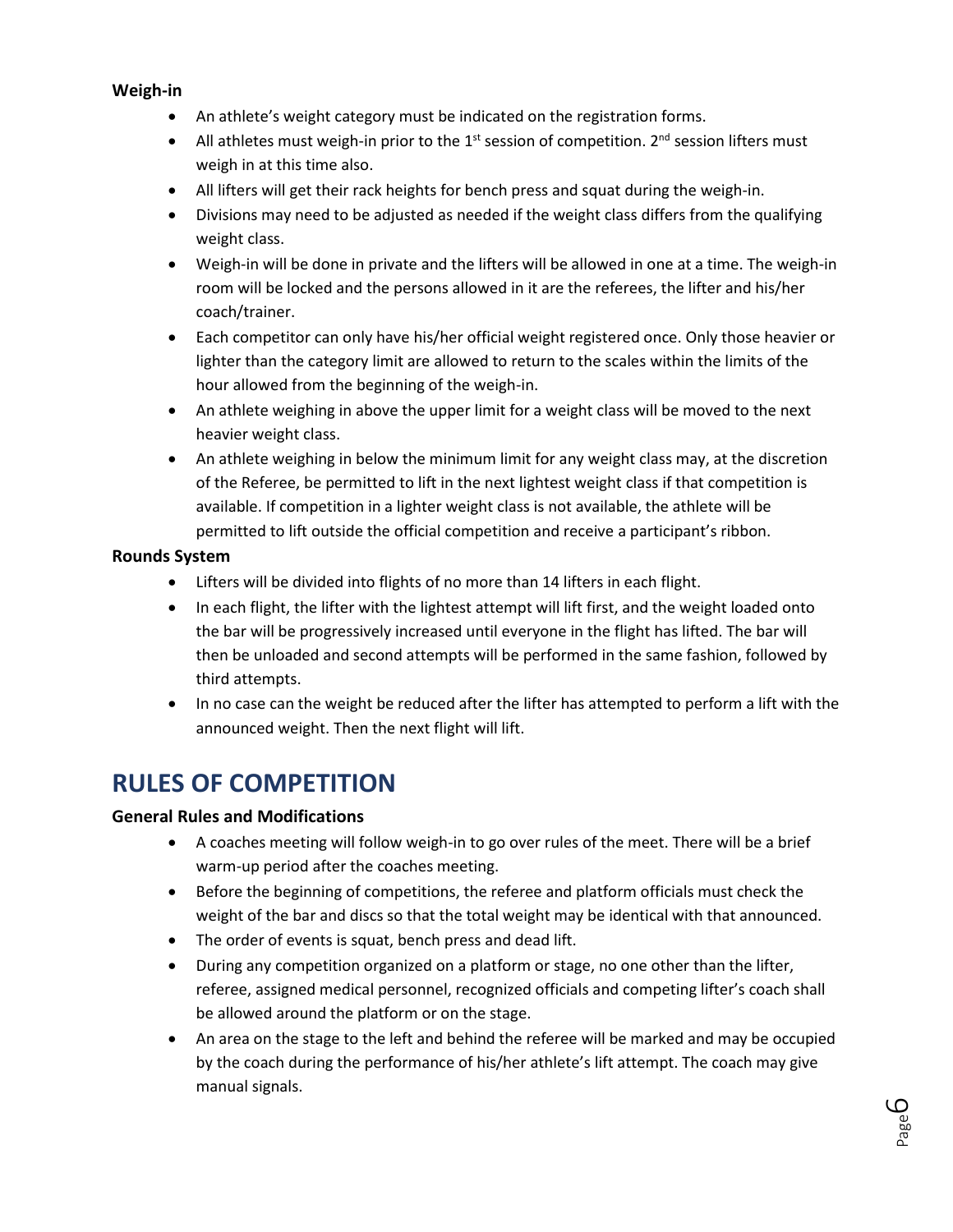- Commands for the Hearing Impaired/Deaf lifter in Bench Press. The referee shall reposition him/herself so as to be able to provide a visual movement of the arm, both to begin the lift and to rack the weight.
- Each athlete will have three attempts for each lift.
- Each competitor shall be allowed one minute from the calling of his/her name to the starting of the attempt. If the delay exceeds one minute, the attempt shall be forfeited. The clock shall stop when the lifter starts the lift properly. Lifters with anatomical (physical) disabilities (as stated prior to competition) will be granted extra time, up to 3 minutes if needed.
- First round attempts should be submitted at weigh-ins.
- A lifter and/or his/her coach must submit his  $2^{nd}$  or  $3^{rd}$  attempts within in one minute of completing his preceding attempt. The one minute will begin from the time the lights are activated. If no weight is submitted within the one-minute time allowance, the lifter will be granted a 2.5 kg increase on his next attempt. Should the lifter have failed his previous attempt, and not submitted a weight for a further attempt within the one-minute time allowance, then the bar will be loaded to the failed weight.
- A lift must be declared a NO lift and the lifter must be disqualified if, in the opinion of the referee/judges, the weights are dropped intentionally.
- There will be three referees on the lifting platform. A lifting attempt must receive a minimum of two out of three white flags in order to be a successful attempt. Two or more red flags will constitute an unsuccessful attempt.
- Scoring of the events shall be the maximum weight lifted for each event and a total combination maximum weight for combination events.
- The IPF Formula is presented, in kilograms (kg), as a table of coefficients. Each lifter has a coefficient determined by bodyweight (BW). To determine the placing of lifters, multiply each lifter's coefficient by his/her total. The resulting factor is his/her IPF Formula Total. The lifter having the highest IPF Formula Total is awarded first place, the second highest is awarded 2<sup>nd</sup> place, etc.

# **EVENT SPECIFIC RULES AND MODIFICATIONS**

# **Bench Press**

- The lifter must assume the following position on the bench, and maintain this position during the entire lift: the head and trunk (including buttocks) must be in contact with the surface of the bench, and the feet must be on the floor or plates. To achieve firm footing, flat-surfaced discs or blocks (not exceeding 30 cm in height) may be used. Lifters with physical disabilities shall be given the opportunity to use either the standard or the special bench for disabled lifters. The hands must grip the bar with the thumbs around grip, thus locking the bar safely in the hands. The use of the reverse grip is forbidden.
- Lifters with physical disabilities may be strapped to the bench from the ankles to the hips using a strapping belt not to exceed 10 cm in width.
- After removing the bar from the racks or receiving it from the spotters/loaders, the lifter shall wait with elbows locked for the referee's signal. The signal shall be given as soon as the lifter is motionless and the bar properly positioned at full arms extension.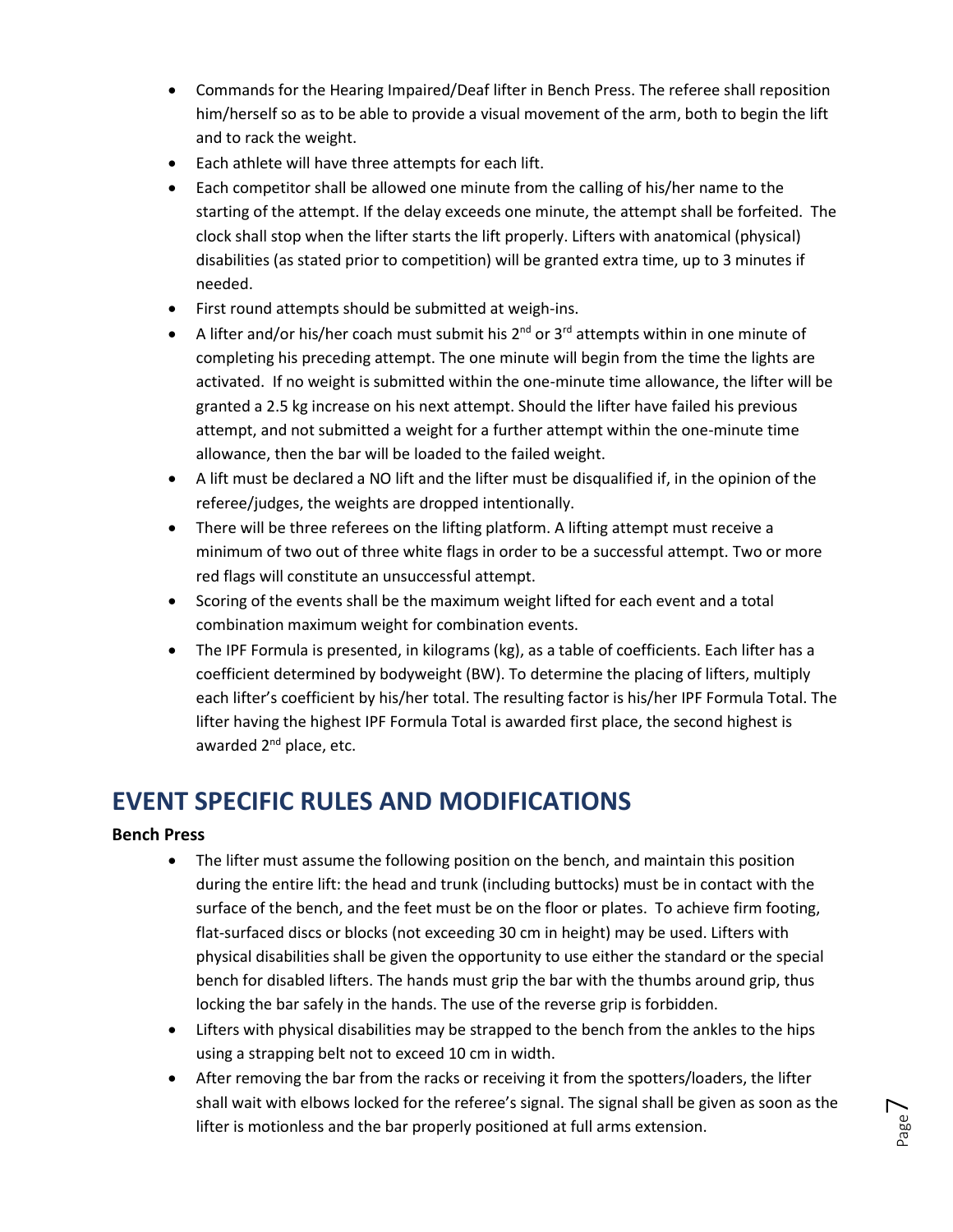- Not more than four and not fewer than two official spotters/loaders shall assist in the competition areas.
- The spacing of the hands shall not exceed 81 cm (2 ft 8 in), measured between the index fingers.
- Athletes who are anatomically unable to fully lockout a bench press must have a certified coach state so at the weigh-in. A medical certificate should accompany the request. No changes in proper lifting techniques can be made for the lifter after weigh-in.
- A referee's signal shall consist of a downward movement of the arm together with the audible command: "Start".
- After receiving the start signal, the lifter must lower the bar to the chest and hold it motionless. The referee shall give the audible signal "Press", at which time the bar shall be pressed upward with an even extension of the arms. When held motionless in this position, a visible signal consisting of a backward movement of the arm together with the audible command "Rack" shall be given. In case of a hearing impaired lifter, tactile signals may be employed.
- In this lift, the referees shall position themselves at the best vantage points.
- Causes for disqualification in the bench press
	- $\triangleright$  Failure to observe the referee's signals at the commencement and completion of the lift
	- $\triangleright$  Any change in elected position after the "Start" signal: i.e., raising movement of the head/shoulders, buttocks or feet from their original points of contact with the bench or floor, or lateral movement of the hands on the bar. At no point may the athlete's feet come in contact with the bench or its supports
	- $\triangleright$  Any heaving or bouncing of the bar from the chest after it has been motionless on the chest
	- $\triangleright$  Any pronounced/exaggerated uneven extension of the arms during the lift
	- $\triangleright$  Any downward movement of the bar in the course of being pressed out
	- $\triangleright$  Failure to press the bar to full arms extension (full arms length) at the completion of the attempt
	- $\triangleright$  Contact with the bar or lifter by the spotters/loaders between referee's signals
	- $\triangleright$  Deliberate contact between the bar and the bar-rest uprights during the lift to make the lift easier
	- $\triangleright$  Failure to comply with any of the requirements contained in the general description of the lift

### **Deadlift**

- The bar must be positioned horizontally in front of the lifter's feet, gripped with an optional grip in both hands and lifted without downward movement until the lifter is standing erect. (Grip option: when gripping the bar, either the backs of both hands face front or the back of one hand and the palm of the other hand face front in what is called the over and under grip).
- The lifter shall face the front of the platform.
- On completion of the lift, the knees shall be locked in the straight position and the shoulders should be held in an erect position (not forward or rounded). The shoulders do not have to be thrust back past an erect position; however, if they are thrust back in that manner, and all other criterion are acceptable, the lift shall be accepted.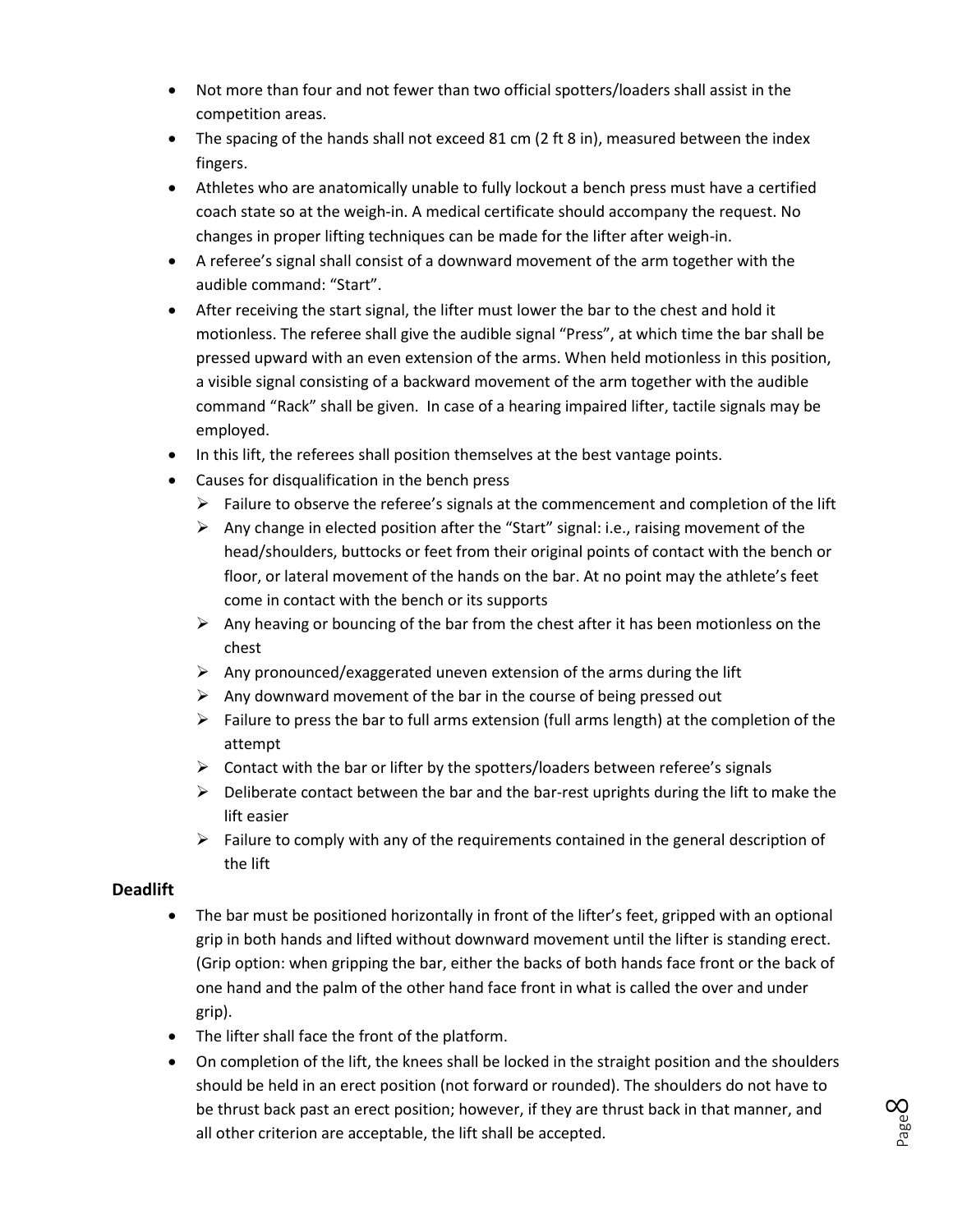- The referee's signal shall consist of a downward movement of the hand and the audible command "Down". The signal will not be given until the bar is held motionless and the lifter is in the completed position as determined by the referee.
- Any attempts to raise the bar or deliberate attempts to lift the bar shall count as an attempt.
- Causes for disqualification in the dead lift
	- $\triangleright$  Any downward movement of the bar or either end of the bar during the lift
	- $\triangleright$  Failure to stand erect with the shoulders in an erect position
	- $\triangleright$  Failure to lock the knees straight at the completion of the lift
	- $\triangleright$  Supporting the bar on the thighs during the performance of the lift. NOTE: Supporting the bar on the thighs may include also a secondary bending of the knees and dropping of the hips.
	- $\triangleright$  Lowering the bar before receiving the referee's signal
	- $\triangleright$  Allowing the bar to return to the platform without maintain control with both hands
	- $\triangleright$  Failure to comply with any of the requirements contained in the general description of the lift

### **Squat**

- An athlete with Down syndrome who has been diagnosed with Atlanto-axial Instability may not participate in the back squat lift in powerlifting.
- The lifter shall assume an upright position with the top of the bar not more than 3 cm below the top surface of the anterior deltoids. The bar shall be held horizontally across the shoulders with the hands and fingers gripping the bar (not the collars) and the feet flat on the platform with the knees locked.
- The use of a wedge at the heels or toes shall be forbidden.
- After removing the bar from the racks, the lifter must move backward to establish his/her position. He/she shall wait in this position for the referee's signal. The signal shall be given as soon as the lifter is motionless and the bar properly positioned. If mechanical racks that withdraw are used, the lifter must remove the barbell from the racks before they are withdrawn and wait motionless for the referee's signal. The signal shall consist of a downward movement of the arm and audible command "Squat".
- Upon receiving the referee's signal, the lifter must bend and lower the body until the top surfaces of the legs at the hip joints are lower than the tops of the knees.
- Illustration below showing proper depth in squat.

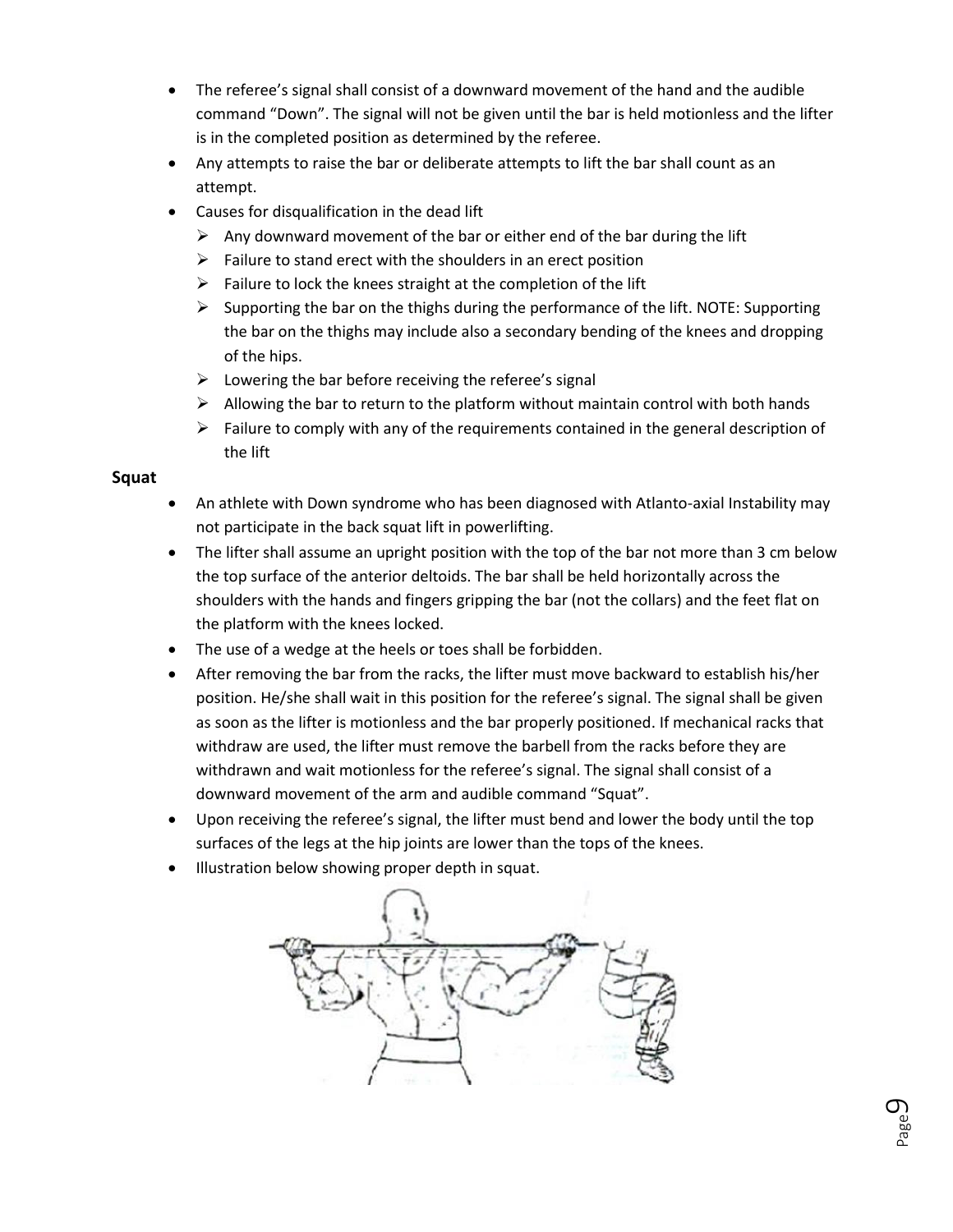- The lifter must recover at will, without double bouncing or any downward movement of the body or bar, to an upright position. Once in an upright position with knees locked, the lifter will wait for the referee's signal. When the lifter is motionless, the referee will give the signal to replace the bar.
- The signal to replace the bar will consist of a backward motion of the hand and the audible command "Rack". The lifter must then make a bona fide attempt to return the bar to the racks.
- The lifter must face the front of the platform.
- The lifter shall not hold the collars, sleeves or discs at any time during the performance of the lift. However, the sides of the hands, gripping the bar, may be in contact with the inside surface of the inner collars.
- Not more than five and not fewer than two spotters/loaders shall be on the platform at any given time.
- The lifter may enlist the help of the spotters/loaders in removing the bar from the racks, and replacing the bar in the racks at the conclusion of the lift. Once the bar has cleared the racks, the spotters/loaders shall not assist the lifter any further.
- In the event of a spotter error or equipment failure, the referee may grant the lifter an additional attempt at the same weight.
- Causes for Disqualification in the Squat
	- $\triangleright$  Failure to observe the referee's signals at the commencement or completion of the lift
	- $\triangleright$  Any change of position of the hands on the bar
	- $\triangleright$  Double bouncing or more than one recovery attempt at the bottom of the lift
	- $\triangleright$  Failure to assume an upright position with knees locked at the commencement and completion of the lift
	- $\triangleright$  Any shifting of the feet laterally, backward, or forward during the performance of the lift.
	- $\triangleright$  Failure to bend the knees and lower the body until the top surfaces of the legs at the hip joints are lower than the top of the knees.
	- $\triangleright$  Changing the position of the bar across the shoulders after the commencement of the lift
	- $\triangleright$  Contact of the bar or the lifter by the spotters/loaders between the referee's signals
	- $\triangleright$  Contact of the elbows or upper arms with the legs
	- $\triangleright$  Failure to make a bona fide attempt to return the bar to the racks
	- $\triangleright$  Any dropping or dumping of the bar after the completion of the lift
	- $\triangleright$  Failure to comply with any of the requirements contained in the general description of the lift.

# **Combination**

- The Double Combination event includes the bench press and deadlift.
- The Triple Combination event includes the bench press, deadlift and squat.
- An athlete's final score is calculated by adding together the maximum weight he/she successfully lifted in the bench press and deadlift (double combination), or the squat, bench press and deadlift (triple combination).
- Three unsuccessful attempts in any of the lifts will automatically eliminate the lifter from the Combination events.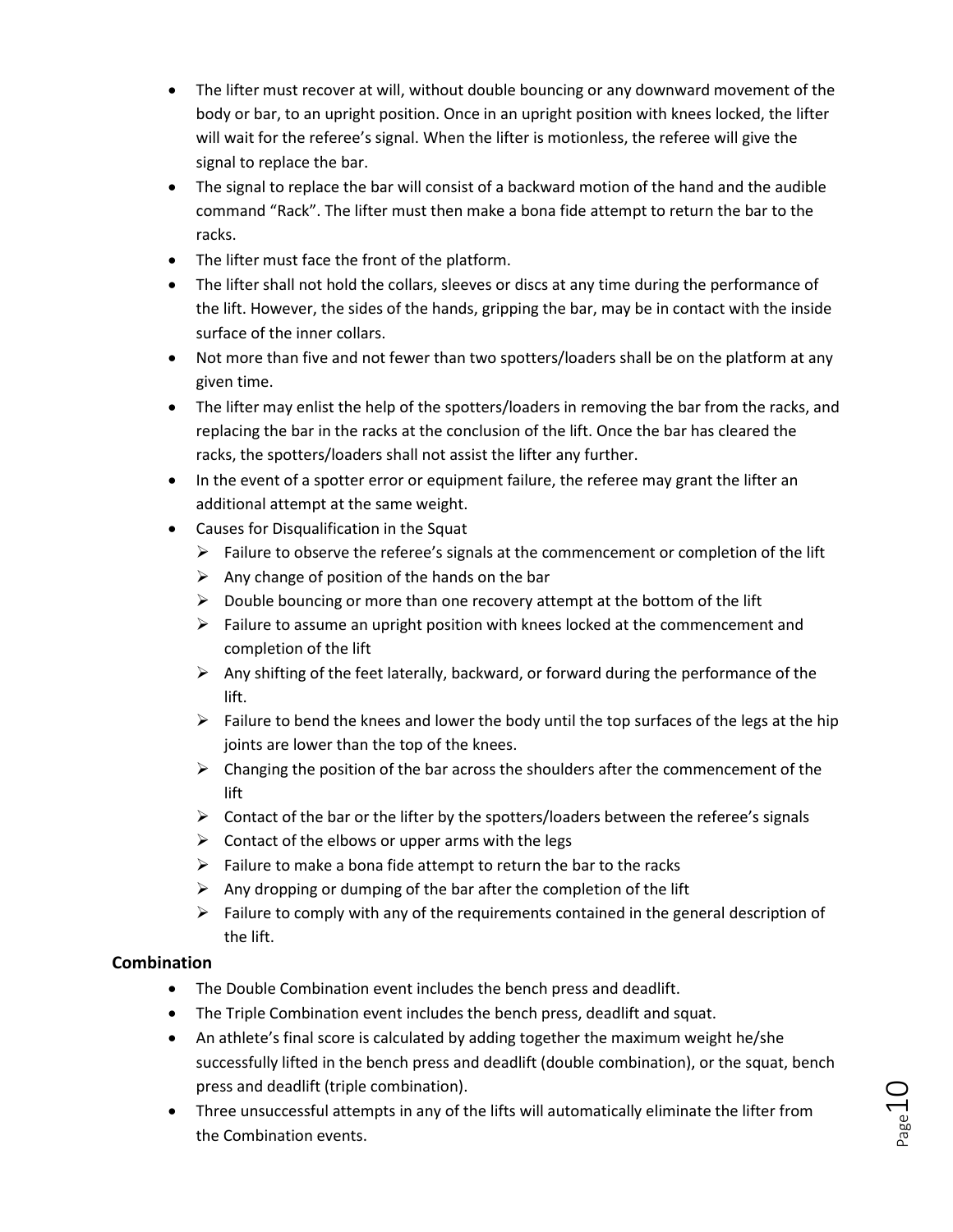# **Unified Sports-Powerlifting**

This division will be composed of Special Olympics athletes and their Unified partners. While there should be an attempt to match athlete and partner teams by weight and ability, this is not always possible or necessary when each partner and athlete are provided a coefficient from the Wilkes Formula found in the Special Olympics rules (see pages 13-19 in this document). Athlete and partner competition and scoring will be based on the following:

- Athletes are allowed to participate in Unified Powerlifting OR traditional powerlifting but are not allowed to participate in both competitions. They must choose one (but can compete in up to 4 events in each competition).
- Each team includes a Special Olympics athlete and a Unified Partner.
- Each athlete and partner compete against other athlete and partner teams.
- Each athlete and partner are scored based on combined weight lifted. An example is: Athlete (Team A) squats 150 kgs, bench presses 100 kgs and deadlifts 200 kgs for a total of 450 kgs. Unified Partner (Team A) squats 175 kgs, bench presses 125 kgs and deadlifts 250 kgs for a total of 550 kgs. Their combined weight lifted total is 1000 kgs.
- They are competing against an Athlete (Team B) who squats 185 kgs, bench presses 105 kgs and deadlifts 205 kgs for a total of 495 kgs. That athlete's partner (Team B) squats 165 kgs, bench presses 110 kgs and deadlifts 255 kgs for a total of 530 kgs. Their combined weight lifted total is 1025 kgs.
- In order to take away any advantage of bodyweight any athlete and partner might have, a formula (IPF coefficient) is applied to each of athlete and partner bodyweight to put them on a level playing field. In the case above, athlete (Team A) weighs 60 kg and partner (Team A) weighs 95 kgs. Athlete (Team B) weights 70 kgs and partner (Team B) weighs 110 kgs.
- Each athlete and partner team places are determined based upon combined IPF coefficient which is their bodyweight times combined weight lifted.
- Competitions may include or be exclusively two lifts (bench press and deadlift) or three lifts (squat, bench press, deadlift). In each case, the same scoring process as outlined above would apply.
- While most athlete and partner teams will be gender specific, mixed or coed teams may be included in a specific division (e.g. male athlete and female partner team competing against other male athlete and female partner teams OR female athlete and male partner teams competing against other female athlete and male partner teams.
- For IPF Unified Powerlifting competitions, the scoring process outlined above would also apply with the only requirements being the athlete and partner are IPF members.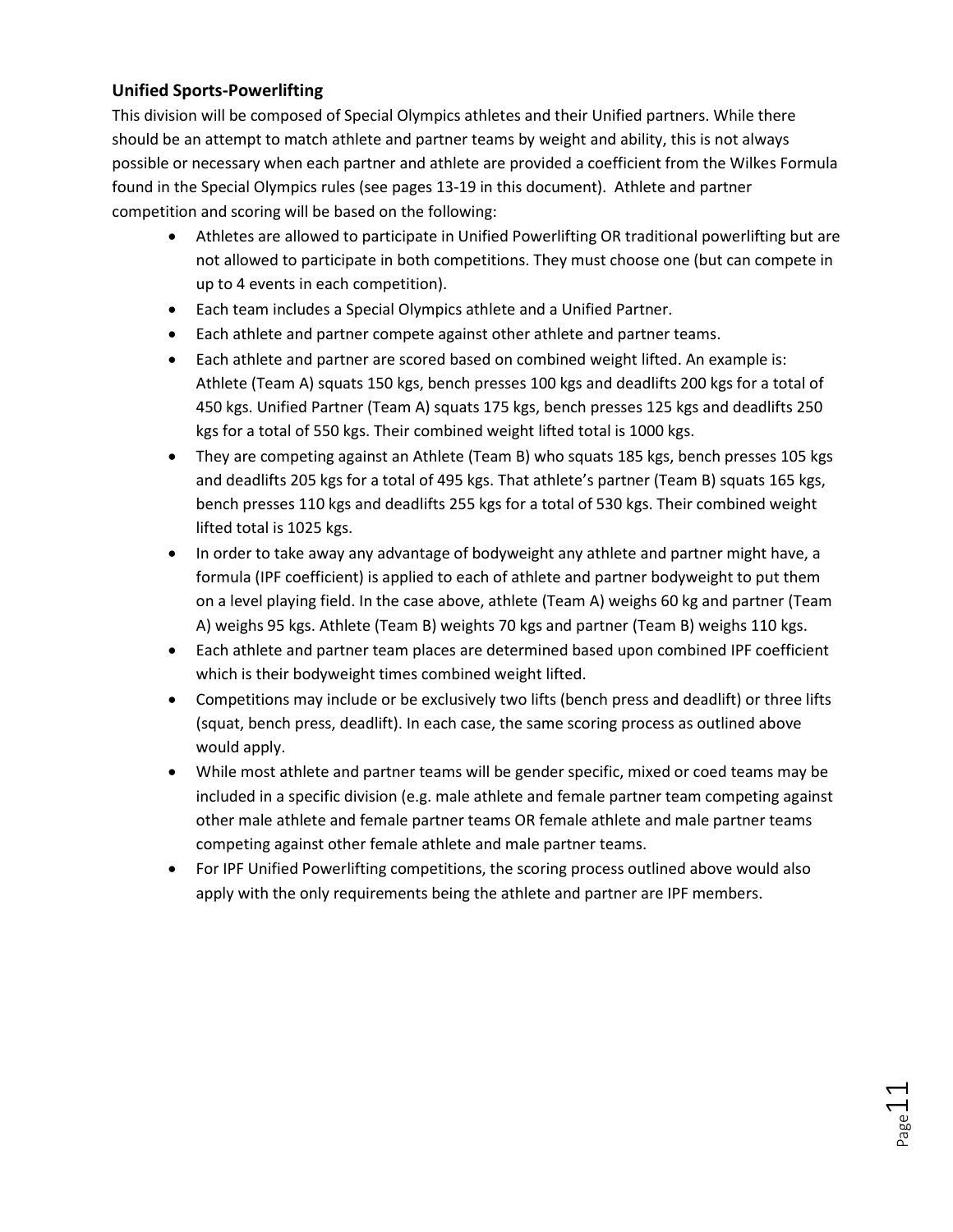# **AWARDS CRITERIA**

- Individual awards will be presented in each of the following events.
	- ➢ Bench Press
	- ➢ Deadlift
	- ➢ Squat
	- ➢ Double Combination
	- ➢ Triple Combination
	- ➢ Unified Bench Press
	- ➢ Unified Deadlift
	- ➢ Unified Squat
	- ➢ Unified Double Combination
	- ➢ Unified Triple Combination
- Medals are presented for  $1^{st}$ -3<sup>rd</sup> place while ribbons are presented for 4<sup>th</sup>-8<sup>th</sup> place.
- Awards are presented at the conclusion of each session. Those competing in the morning session will receive their awards at the conclusion of the morning session and those competing in the afternoon session will receive their awards at the conclusion of that session.

# **SPORTSMANSHIP**

Good sportsmanship is both the coaches' and athletes' commitment to fair play, ethical behavior and integrity. In perception and practice, sportsmanship is defined as those qualities which are characterized by generosity and genuine concern for others. Below we highlight a few focus points and ideas on how to teach and coach sportsmanship to your athletes. Lead by example.

### **Competitive effort**

- Put forth maximum effort during each event.
- Practice the skills with the same intensity as you would perform them in competition.
- Always finish a game/event. Never quit.

### **Fair play at all times**

- Always comply with the rules.
- Demonstrate sportsmanship and fair play at all times.
- Respect the decision of the officials at all times.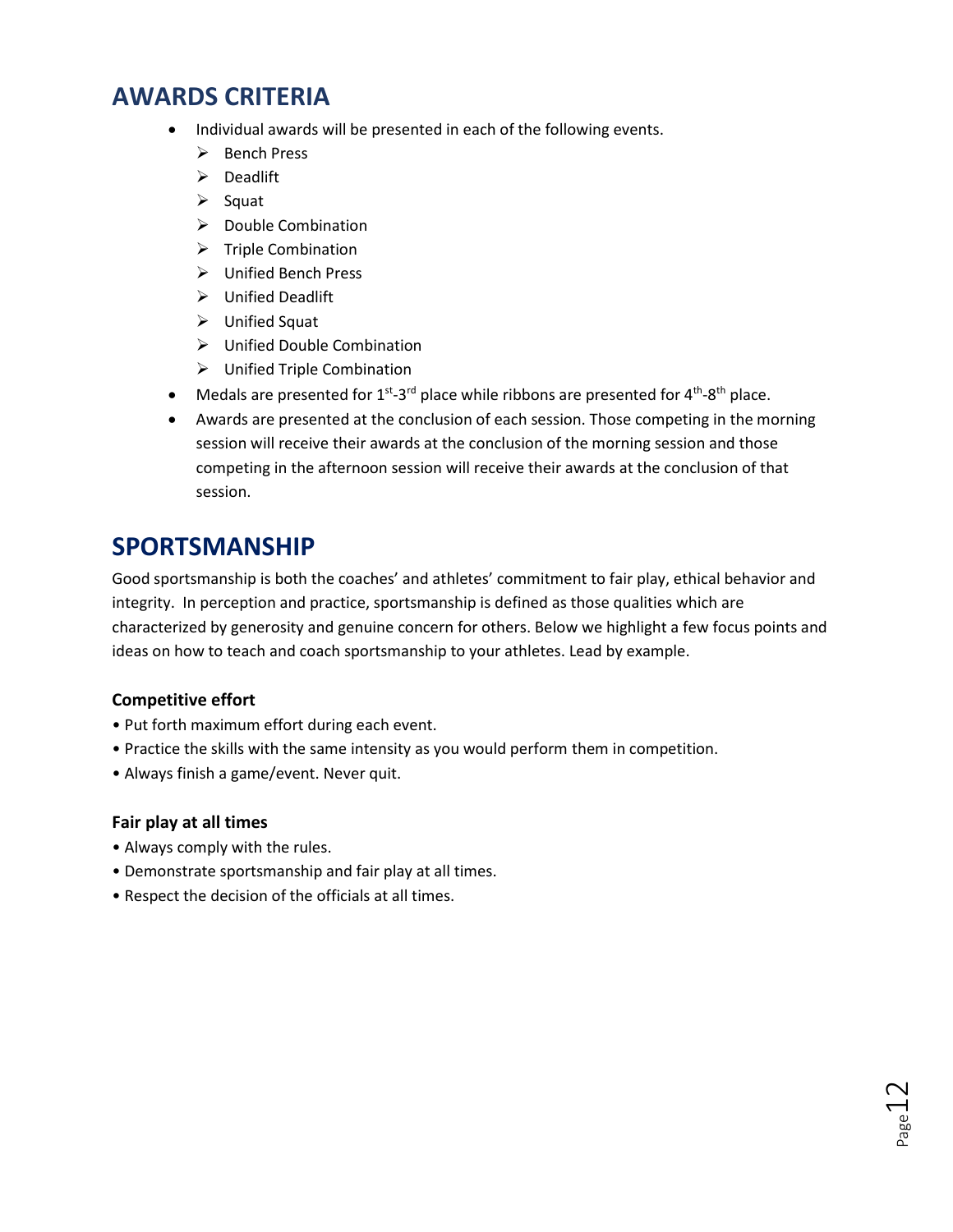#### **KILO CONVERSION TABLE**

To convert kilos to pounds, multiply kilos by 2.2046. Rules state that poundages shall be rounded off by reducing to the nearest quarter, i.e., 107.5 kilos multiplied by 2.2046 equals 236.99450. The poundage then becomes 236-3/4 rather than 237.

| <b>KILOS</b> | <b>POUNDS</b> | <b>KILOS</b> | <b>POUNDS</b> | <b>KILOS</b> | <b>POUNDS</b> | <b>KILOS</b> | <b>POUNDS</b> |
|--------------|---------------|--------------|---------------|--------------|---------------|--------------|---------------|
| 27.5         | 60.5          | 145          | 319.5         | 260          | 573           | 377.5        | 832           |
| 30           | 66            | 147.5        | 325           | 262.5        | 578.5         | 380          | 837.5         |
| 32.5         | 71.5          | 150          | 330.5         | 265          | 584           | 382.5        | 843-1/4       |
| 35           | 77            | 152.5        | 336           | 267.5        | 598.5         | 385          | 848-3/4       |
| 37.5         | 82.5          | 155          | 341.5         | 270          | 595           | 387.5        | 854-1/4       |
| 40           | 88            | 157.5        | 347           | 272.5        | 600-3/4       | 390          | 859-3/4       |
| 42.5         | 93.5          | 160          | 352.5         | 275          | 606-1/4       | 392.5        | 865-1/4       |
| 45           | 99            | 162.5        | 358           | 277.5        | 611-3/4       | 395          | 870-3/4       |
| 47.5         | 104.5         | 165          | $363 - 3/4$   | 280          | 617-1/4       | 397.5        | 876-1/4       |
| 50           | 110           | 167.5        | 369-1/4       | 282.5        | 622-3/4       | 400          | 881-3/4       |
| 52.5         | 115.5         | 170          | 374-3/4       | 285          | 628-1/4       | 402.5        | 887-1/4       |
| 55           | $121 - 1/4$   | 172.5        | 380-1/4       | 287.5        | 633-3/4       | 405          | 892-3/4       |
| 57.5         | 126-3/4       | 175          | 385-3/4       | 290          | 639-1/4       | 407.5        | 898-1/4       |
| 60           | 132-1/4       | 177.5        | $391 - 1/4$   | 292.5        | 644-3/4       | 410          | $903 - 3/4$   |
| 62.5         | 137-3/4       | 180          | 396-3/4       | 295          | 650-1/4       | 412.5        | $909 - 1/4$   |
| 65           | $143 - 1/4$   | 182.5        | $402 - 1/4$   | 297.5        | 655-3/4       | 415          | 814-3/4       |
| 67.5         | 148-3/4       | 185          | $407 - 3/4$   | 300          | 661-1/4       | 417.5        | $920 - 1/4$   |
| 70           | $154 - 1/4$   | 187.5        | $413 - 1/4$   | 302.5        | 666-3/4       | 420          | $925 - 3/4$   |
| 72.5         | 159-3/4       | 190          | $418 - 3/4$   | 305          | 672-1/4       | 422.5        | $931 - 1/4$   |
| 75           | 165-1/4       | 192.5        | 424-1/4       | 307.5        | 677-3/4       | 425          | $936 - 3/4$   |
| 77.5         | 170-3/4       | 195          | 429-3/4       | 310          | 683-1/4       | 427.5        | $942 - 1/4$   |
| 80           | 176-3/4       | 197.5        | 435-1/4       | 312.5        | 688-3/4       | 430          | 947-3/4       |
| 82.5         | 181-3/4       | 200          | 440-3/4       | 315          | 694-1/4       | 432.5        | $953 - 1/4$   |
| 85           | 187-1/4       | 202.5        | 446-1/4       | 317.5        | 699-3/4       | 435          | 959           |
| 87.5         | 192-3/4       | 205          | $451 - 3/4$   | 320          | 705-1/4       | 437.5        | 964.5         |
| 90           | 198-1/4       | 207.5        | $457 - 1/4$   | 322.5        | 710-3/4       | 440          | 970           |
| 92.5         | 203-3/4       | 210          | 462-3/4       | 325          | 716-1/4       | 442.5        | 975.5         |
| 95           | 209-1/4       | 212.5        | 468-1/4       | 327.5        | 722           | 445          | 981           |
| 97.5         | 214-3/4       | 215          | 473-3/4       | 330          | 727.5         | 447.5        | 986.5         |
| 100          | $220 - 1/4$   | 217.5        | 479.5         | 332.5        | 733           | 450          | 992           |
| 102.5        | 225-3/4       | 220          | 485           | 335          | 738.5         | 452.5        | 99705         |
| 105          | $231 - 1/4$   | 222.5        | 490.5         | 337.5        | 744           | 455          | 1003          |
| 107.5        | 236-3/4       | 225          | 496           | 340          | 749.5         | 457.5        | 1008.5        |
| 110          | 242.5         | 227.5        | 501.5         | 342.5        | 755           | 460          | 1014          |
| 115          | 253.5         | 230          | 507           | 345          | 760.5         | 462.5        | 1019.5        |
| 117.5        | 259           | 232.5        | 512.5         | 347.5        | 766           | 465          | 1025          |
| 120          | 264.5         | 235          | 518555        | 350          | 771.5         | 467.5        | 1030.5        |
| 122.5        | 270           | 237.5        | 523.5         | 352.5        | 777           | 470          | 1036          |
| 125          | 275.5         | 240          | 529           | 355          | 782.5         | 472.5        | 1041.5        |
| 127.5        | 281           | 242.5        | 534.5         | 357.5        | 788           | 475          | 1047          |
| 130          | 286.5         | 245          | 540           | 360          | 793.5         | 477.5        | 1052.5        |
| 132.5        | 292           | 247.5        | 545.5         | 362.5        | 799           | 480          | 1058          |
| 135          | 297.5         | 250          | 551           | 367.5        | 810           | 482.5        | 1063.5        |
| 137.5        | 303           | 252.5        | 556.5         | 370          | 815.5         | 485          | 1069          |
| 140          | 308.5         | 255          | 562           | 372.5        | 821           | 487.5        | 1074.5        |
| 142.5        | 314           | 257.5        | 567.5         | 375          | 826.5         | 490          | 1080-1/4      |
|              |               |              |               |              |               |              |               |

Page13